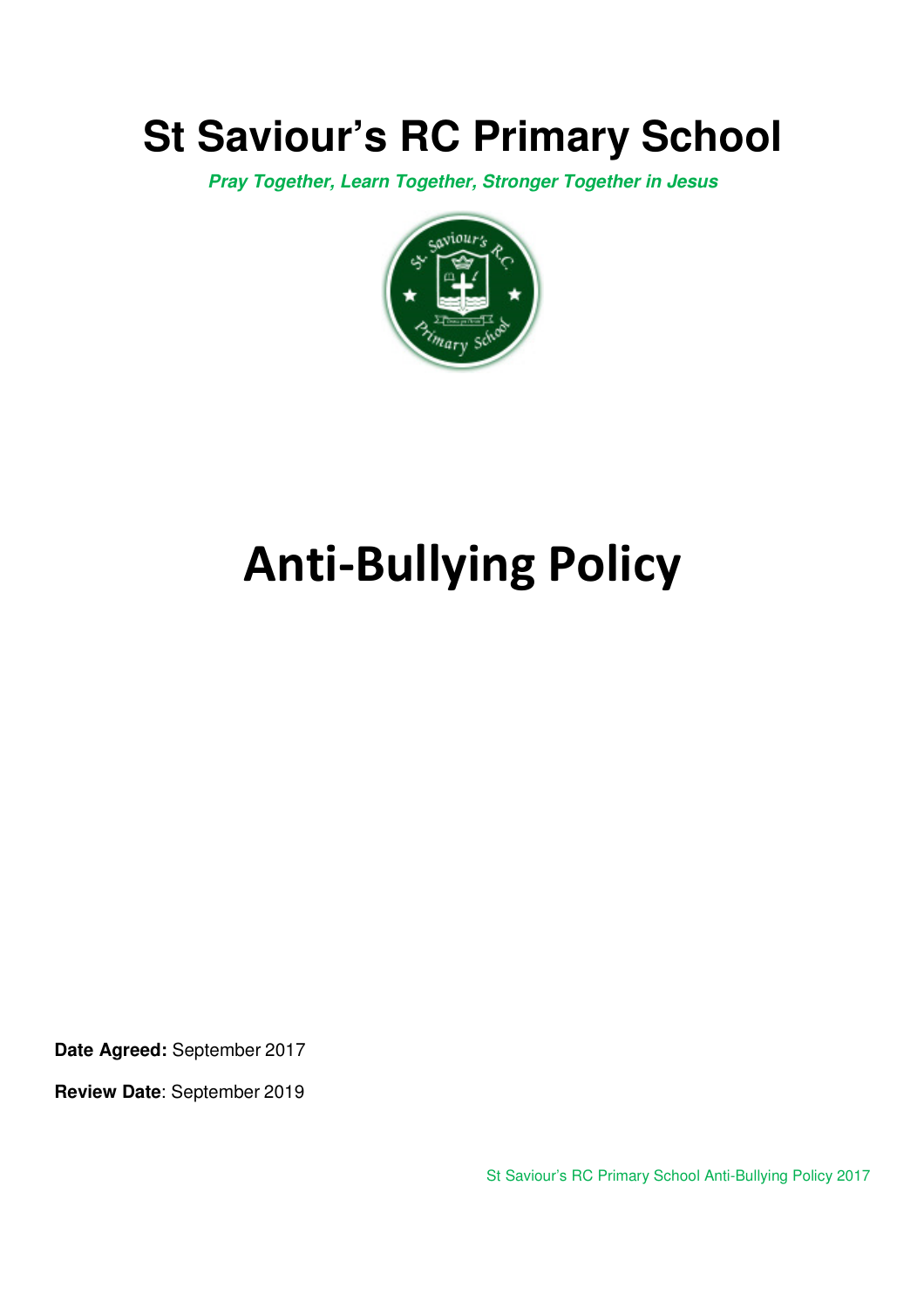### **St. Saviour's R.C. Primary School Anti-Bullying Policy**

#### **Mission Statement**

#### **Pray Together, Learn Together, Stronger in Christ**

This policy is based on DfE guidance "Preventing and Tackling Bullying. Advice for headteachers, staff and governing bodies", March 2014 and it is recommended that schools read this guidance: https://www.gov.uk/government/publications/preventing-and-tackling-bullying

#### **1) Objectives of this Policy**

This policy outlines what St Saviour's RC Primary School will do to prevent and tackle bullying. The policy has been drawn up through the involvement of the whole school community and we are committed to developing an anti-bullying culture whereby no bullying, including between adults or adults and children and young people will be tolerated.

#### **2) Our school community:**

• Discusses, monitors and reviews our anti-bullying policy and practice on a regular basis.

• Supports all staff to promote positive relationships to prevent bullying and will intervene by identifying and tackling bullying behaviour appropriately and promptly.

• Ensures that pupils are aware that all bullying concerns will be dealt with sensitively and effectively; that pupils feel safe to learn; and that pupils abide by the anti-bullying policy.

• Reports back to parents/carers regarding their concerns on bullying and deals promptly with complaints. Parents/ carers in turn work with the school to uphold the anti-bullying policy.

• Seeks to learn from good anti-bullying practice elsewhere and utilises support from the Local Authority and other relevant organisations when appropriate

#### **3) Definition of bullying**

Bullying is "Behaviour by an individual or a group, usually repeated over time that intentionally hurts another individual either physically or emotionally". (DfE "Preventing and Tackling Bullying", March 2014) Bullying can include: name calling, taunting, mocking, making offensive comments; kicking; hitting; taking belongings; producing offensive graffiti; gossiping; excluding people from groups and spreading hurtful and untruthful rumours.

This includes the same inappropriate and harmful behaviours expressed via digital devices (cyberbullying) such as the sending of inappropriate messages by phone, text, Instant Messenger, through websites and social media sites and apps, and sending offensive or degrading images by mobile phone or via the internet.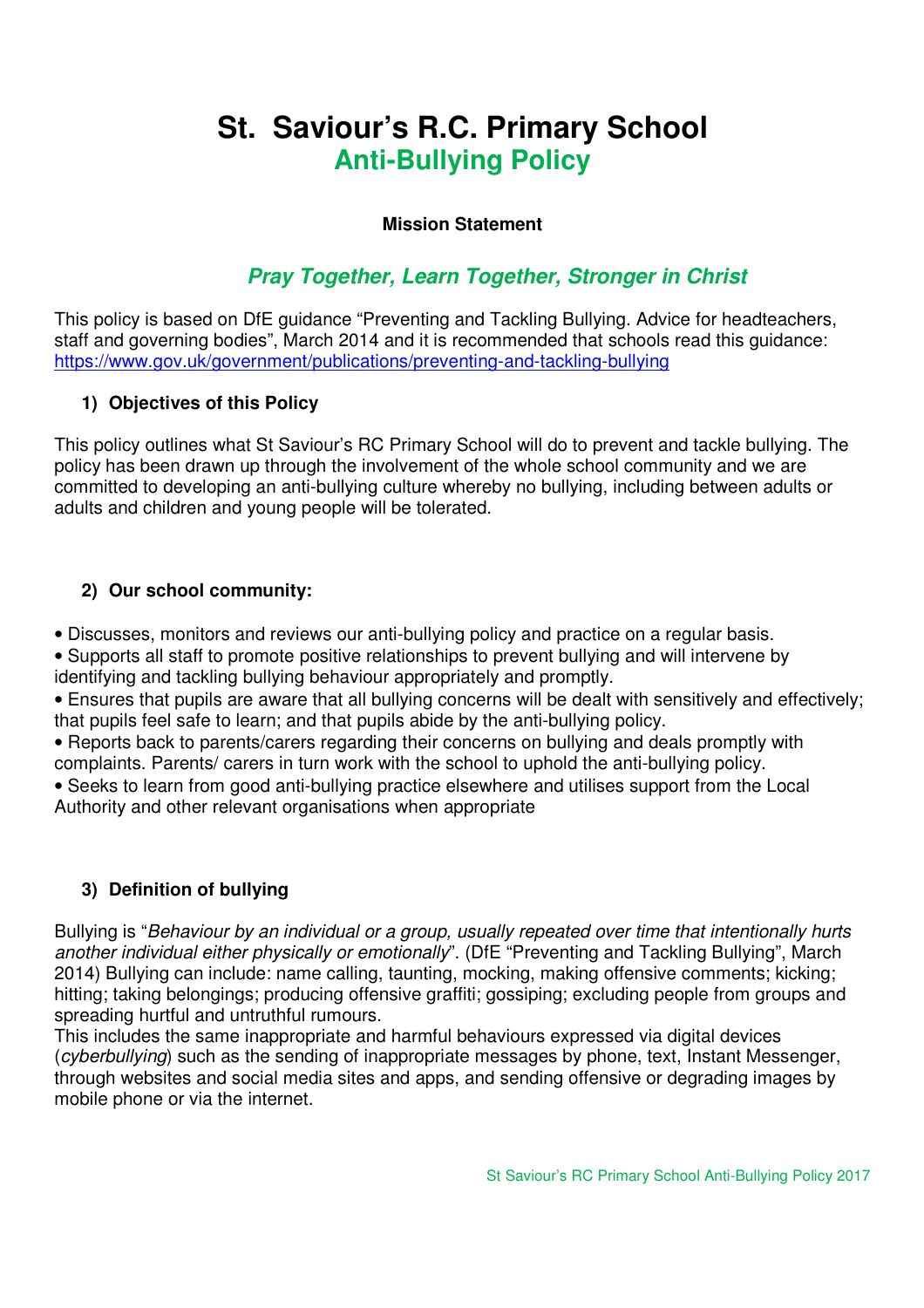#### **4) Forms of bullying covered by this Policy**

Bullying can happen to anyone.

This policy covers all types of bullying including:

- Bullying related to race, religion or culture.
- Bullying related to SEND (Special Educational Needs or Disability).
- Bullying related to appearance or physical/mental health conditions.
- Bullying related to sexual orientation (homophobic bullying).
- Bullying of young carers, children in care or otherwise related to home circumstances.
- Sexist, sexual and transphobic bullying.
- Bullying via technology –"cyberbullying"

#### **5) Preventing, identifying and responding to bullying**

The school community will:

- Create and support an inclusive environment which promotes a culture of mutual respect, consideration and care for others which will be upheld by all.
- Work with staff and outside agencies to identify all forms of prejudice-driven bullying.
- Actively provide systematic opportunities to develop pupils' social and emotional skills, including their resilience.
- Provide a range of approaches for pupils, staff and parents/carers to access support and report concerns.
- Challenge practice which does not uphold the values of tolerance, non-discrimination and respect towards others.
- Consider all opportunities for addressing bullying in all forms throughout the curriculum and supported with a range of approaches such as through displays, assemblies, peer support and the school/student council.
- Regularly update and evaluate our approaches to take into account the developments of technology and provide up-to-date advice and education to all members of the community regarding positive online behaviour.
- Train all staff including teaching staff, support staff (including administration staff, lunchtime support staff and site support staff) and pastoral staff to identify all forms of bullying, follow the school policy and procedures (including recording and reporting incidents).
- Proactively gather and record concerns and intelligence about bullying incidents and issues so as to effectively develop strategies to prevent bullying from occurring.
- Actively create "safe spaces" for vulnerable children and young people.
- Use a variety of techniques to resolve the issues between those who bully and those who have been bullied.
- Work with other agencies and the wider school community to prevent and tackle concerns.
- Celebrate success and achievements to promote and build a positive school ethos.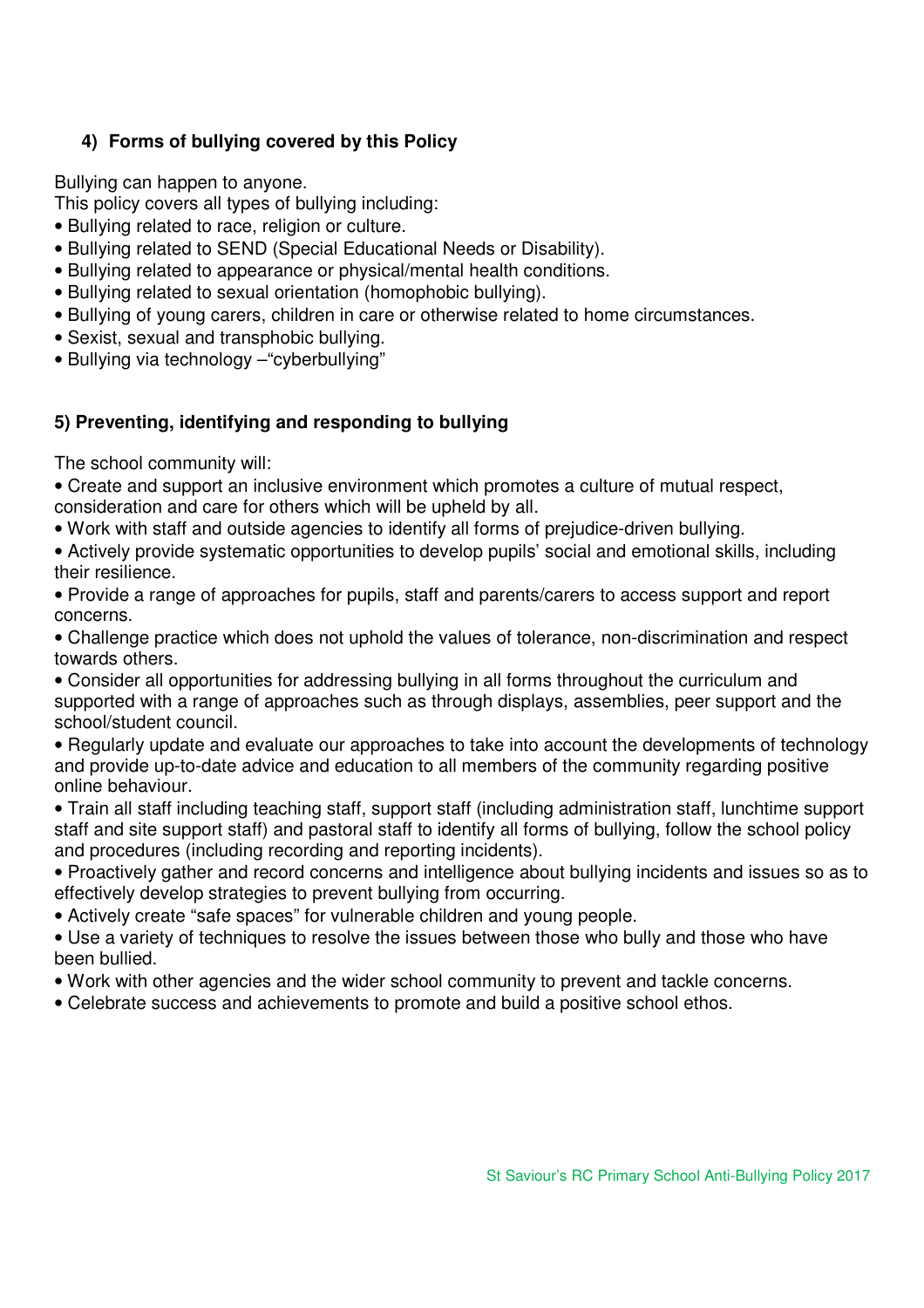#### **6) Involvement of pupils**

We will:

- Regularly canvas children and young people's views on the extent and nature of bullying.
- Ensure that all pupils know how to express worries and anxieties about bullying.

• Ensure that all pupils are aware of the range of sanctions which may be applied against those engaging in bullying.

- Involve pupils in anti-bullying campaigns in schools and embedded messages in the wider school curriculum.
- Publicise the details of help lines and websites.

• Offer support to pupils who have been bullied and to those who are bullying in order to address the problems they have.

#### **7) Liaison with parents and carers**

We will:

- Make sure that key information (including policies and named points of contact) about bullying is available to parents/carers in a variety of formats.
- Ensure that all parents/carers know who to contact if they are worried about bullying.
- Ensure all parents/carers know about our complaints procedure and how to use it effectively.
- Ensure all parents/carers know where to access independent advice about bullying.
- Work with all parents/carers and the local community to address issues beyond the school gates that give rise to bullying.
- Ensure that parents work with the school to role model positive behaviour for pupils, both on and offline.

#### **8) Links with other school policies and practices**

This Policy links with a number of other school policies, practices and action plans including:

- Behaviour and discipline policy
- Complaints Policy
- Safeguarding and child protection policies
- Confidentiality Policy
- e-Safety (Online Safety) and Acceptable Use Policies (AUPs)
- Curriculum Policies such as PSHE and citizenship and computing
- Mobile phone and social media policies
- Searching and confiscation

#### **9) Links to legislation**

There are a number of pieces of legislation which set out measures and actions for schools in response to bullying as well as criminal law.

These may include:

- The Education and Inspection Act 2006, 2011
- The Equality Act 2010
- The Children Act 1989
- Protection from Harassment Act 1997
- The Malicious Communications Act 1988
- Public Order Act 1986
- The Computer Misuse Act 1990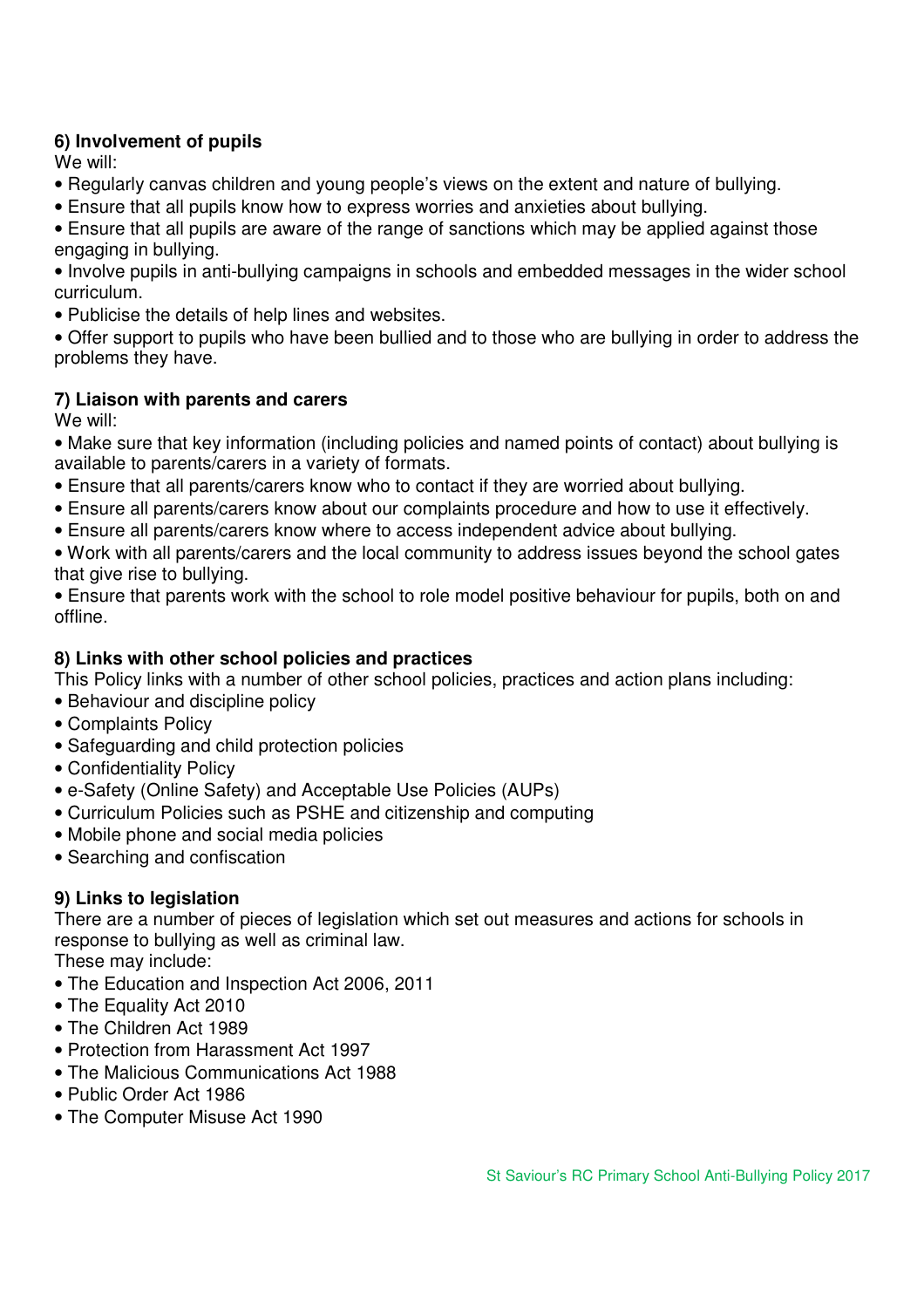#### **10) Responsibilities**

It is the responsibility of:

- School Governors to take a lead role in monitoring and reviewing this policy.
- Governors, the Headteacher, Senior Managers, Teaching and Non Teaching staff to be aware of this policy and implement it accordingly.
- The Headteacher to communicate the policy to the school community and to ensure that disciplinary measures are applied fairly, consistently and reasonably.
- Staff to support and uphold the policy
- Parents/carers to support their children and work in partnership with the school
- Pupils to abide by the policy.

The named Governor with lead responsibility for this policy is: **Mrs Chandler** The named member of staff with lead responsibility for this policy is: **Mr Houson**

#### **11) Monitoring & review, policy into practice**

The named Governor for bullying will report on a regular basis to the governing body on incidents of bullying and outcomes.

The school will ensure that they regularly monitor and evaluate mechanisms to ensure that the policy is being consistently applied.

Any issues identified will be incorporated into the school's action planning.

This Policy works in conjunction with our Behaviour and Behaviour for Learning Policy Supporting Organisations and Guidance

- Anti-Bullying Alliance: www.anti-bullyingalliance.org.uk
- Beat Bullying: www.beatbullying.org
- Childline: www.childline.org.uk

• DfE: "Preventing and Tackling Bullying. Advice for headteachers, staff and governing bodies", and "Supporting children and young people who are bullied: advice for schools" March 2014: https://www.gov.uk/government/publications/preventing-and-tackling-bullying

• DfE: "No health without mental health": https://www.gov.uk/government/publications/nohealthwithout-mental-health-a-cross-government-outcomes-strategy

- Family Lives: www.familylives.org.uk
- Kidscape: www.kidscape.org.uk
- MindEd: www.minded.org.uk
- NSPCC: www.nspcc.org.uk
- PSHE Association: www.pshe-association.org.uk
- Restorative Justice Council: www.restorativejustice.org.uk
- The Diana Award: www.diana-award.org.uk
- Victim Support: www.victimsupport.org.uk
- Young Minds: www.youngminds.org.uk
- Young Carers: www.youngcarers.net Cyberbullying
- Childnet International: www.childnet.com
- Digizen: www.digizen.org
- Internet Watch Foundation: www.iwf.org.uk
- Think U Know: www.thinkuknow.co.uk
- UK Safer Internet Centre: www.saferinternet.org.uk LGBT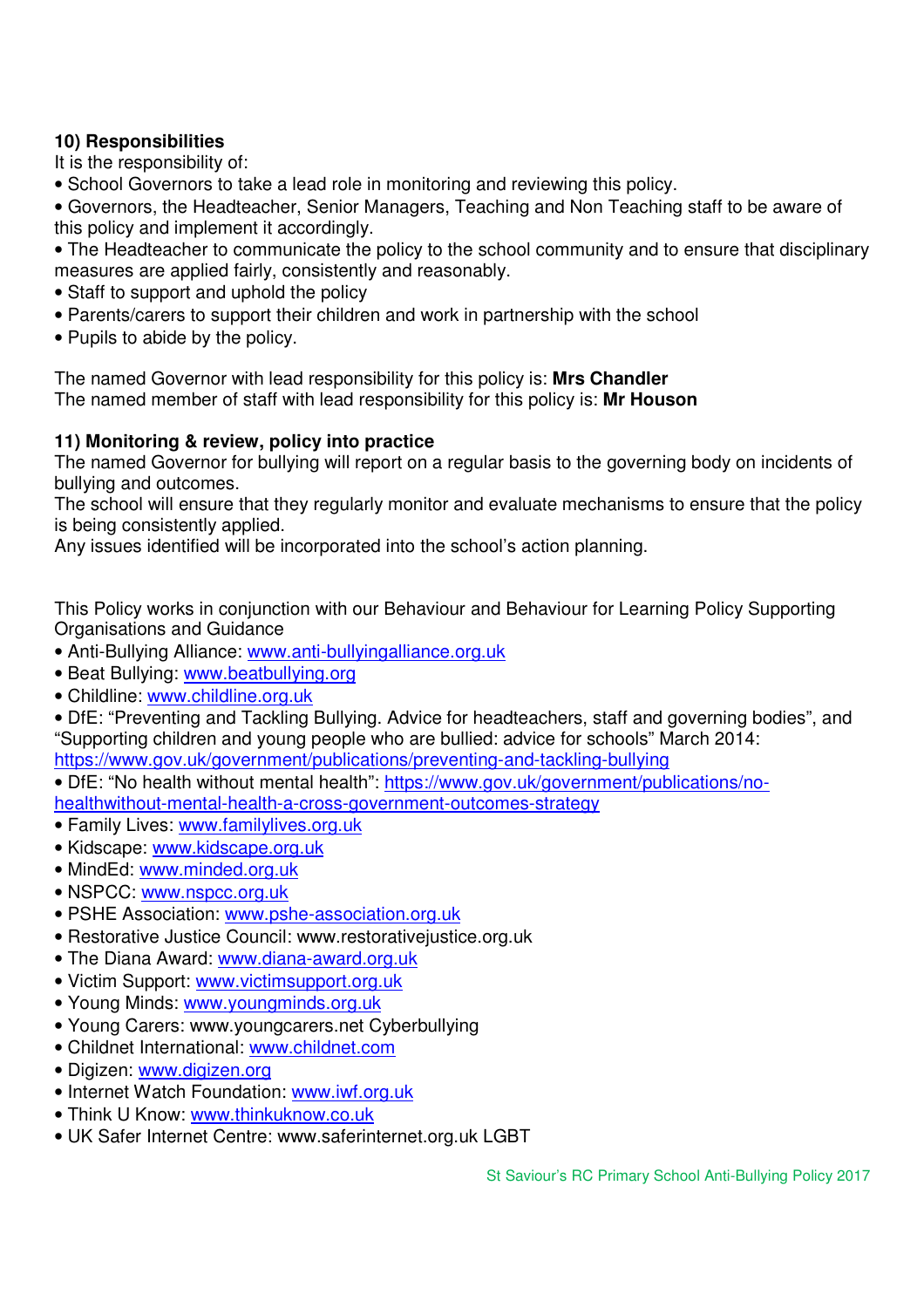- EACH: www.eachaction.org.uk
- Pace: www.pacehealth.org.uk
- Schools Out: www.schools-out.org.uk
- Stonewall: www.stonewall.org.uk SEND
- Changing Faces: www.changingfaces.org.uk
- Mencap: www.mencap.org.uk
- DfE: SEND code of practice: https://www.gov.uk/government/publications/send-code-ofpractice-0 to-25 Racism and Hate
- Anne Frank Trust: www.annefrank.org.uk
- Kick it Out: www.kickitout.org
- Report it: www.report-it.org.uk
- Stop Hate: www.stophateuk.org
- Show Racism the Red Card: www.srtrc.org/educational Additional Content Dealing with Incidents

#### **The following steps may be taken when dealing with incidents:**

• If bullying is suspected or reported, the incident will be dealt with immediately by the member of staff who has been approached

• A clear and precise account of the incident will be recorded and given to the head teacher and/or designated lead

- The head teacher/ designated lead will interview all concerned and will record the incident
- Teachers/Form Tutors will be kept informed

• When responding to cyberbullying concerns the school will take all available steps to identify the bully, including looking at the school systems, identifying and interviewing possible witnesses, and contacting the service provider and the police, if necessary. The police will need to be involved to enable the service provider to look into the data of another user.

• Where the bullying takes place outside of the school site then the school will ensure that the concern is investigated and that appropriate action is taken in accordance with the schools behaviour and discipline policy.

- Parents/carers will be kept informed
- Sanctions will be used as appropriate and in consultation with all parties concerned
- If necessary and appropriate, the police or other local services will be consulted Supporting Pupils

#### **Pupils who have been bullied will be supported by:**

• Offering an immediate opportunity to discuss the experience with their teacher or a member of staff of their choice

- Being advised to keep a record of the bullying as evidence and discuss how respond to concerns and build resilience as appropriate.
- Reassuring the pupil and providing continuous support
- Restoring self-esteem and confidence

• Working with the wider community and local/national organisations to provide further or specialist advice and guidance